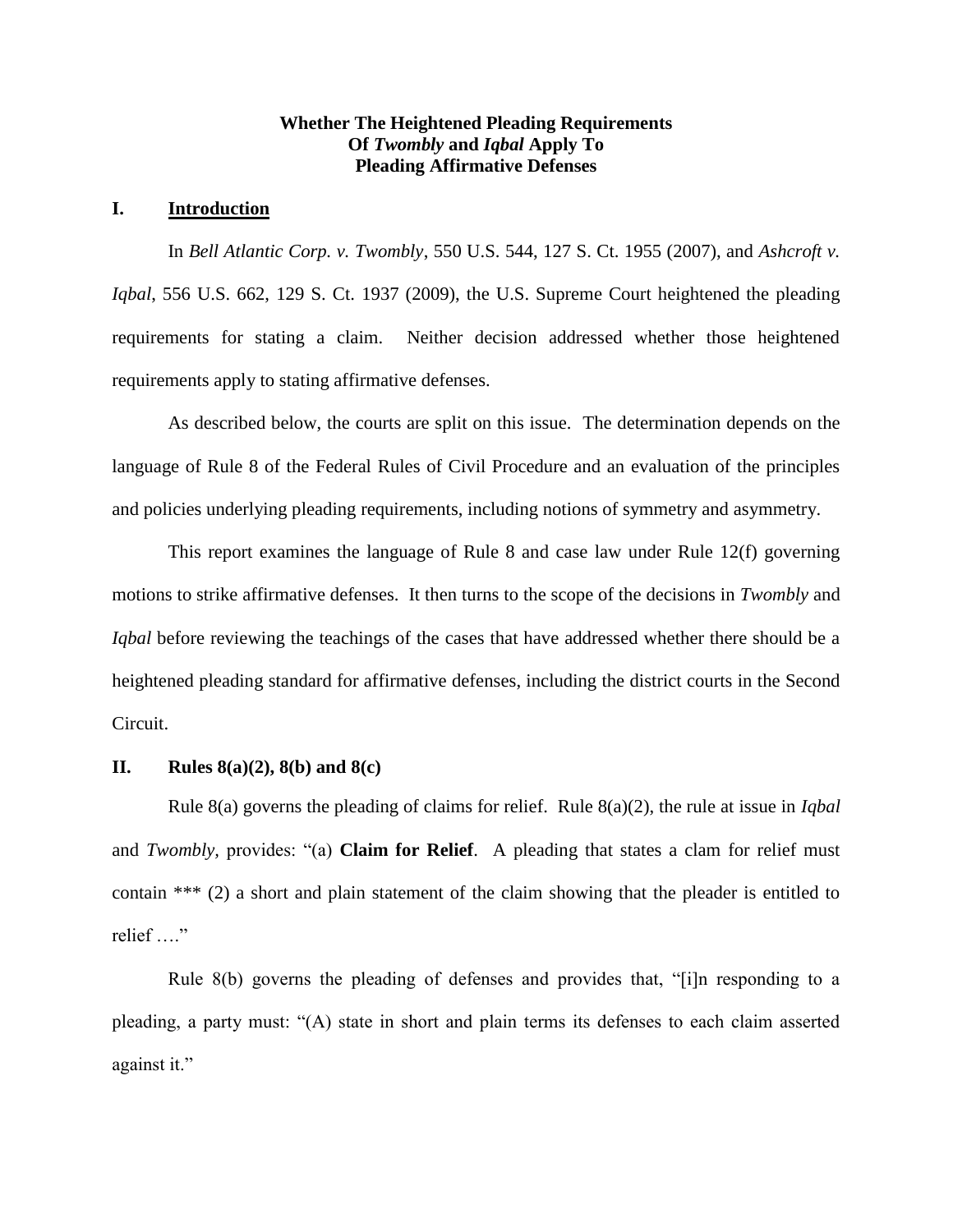Rule 8(c) governs the pleading of affirmative defenses and provides that, "[i]n responding to a pleading, a party must affirmatively state any avoidance or affirmative defense," including those listed in Rule 8(c).

Both Rules 8(a)(2) and 8(b) require a "short and plain" recitation. However, only Rule 8(a)(2) requires a "showing that the pleader is entitled to relief." Rules 8(b) and 8(c) contain no comparable requirement.

### **III. Rule 12(f) Motions To Strike Affirmative Defenses**

Fed. R. Civ. P. 12(f) provides, in pertinent part, that "[t]he court may strike from a pleading an insufficient defense." A Rule 12(f) motion to strike an affirmative defense is generally disfavored. *See, e.g., EEOC v. Kelley Drye & Warren, LLP,* 2011 U.S. Dist. LEXIS 80667, at \*6 (S.D.N.Y. July 25, 2011); *Bottoni v. Sallie Mae, Inc*., 2011 U.S. Dist. LEXIS 93634, at \*3 (N.D. Cal. Aug. 22, 2011); *Adams v. JP Morgan Chase Bank, N.A.,* 2011 U.S. Dist. LEXIS 79366, at \*3 (M.D. Fla. July 21, 2011).

Prior to the Supreme Court decisions in *Twombly* and *Iqbal,* at least one federal Court of Appeals had held that "[a]n affirmative defense is subject to the same pleading requirements as is the complaint." *Woodfield v. Bowman,* 193 F.3d 354, 362 (5th Cir. 1999). In *Woodfield,* the court held that a defendant "must plead an affirmative defense with enough specificity or factual particularity to give the plaintiff 'fair notice' of the defense that is being advanced." *Id*.

Prior to *Twombly* and *Iqbal*, the Second Circuit held that the following standard applied to the pleading of an affirmative defense: "A motion to strike an affirmative defense is not favored and will not be granted unless it appears to a certainty that plaintiffs would succeed despite any state of the facts which could be proved in support of the defense." *Salcer v. Envicon Equities Corp.,* 744 F.2d 935, 939 (2d Cir. 1984), *judgment vacated on other grounds*,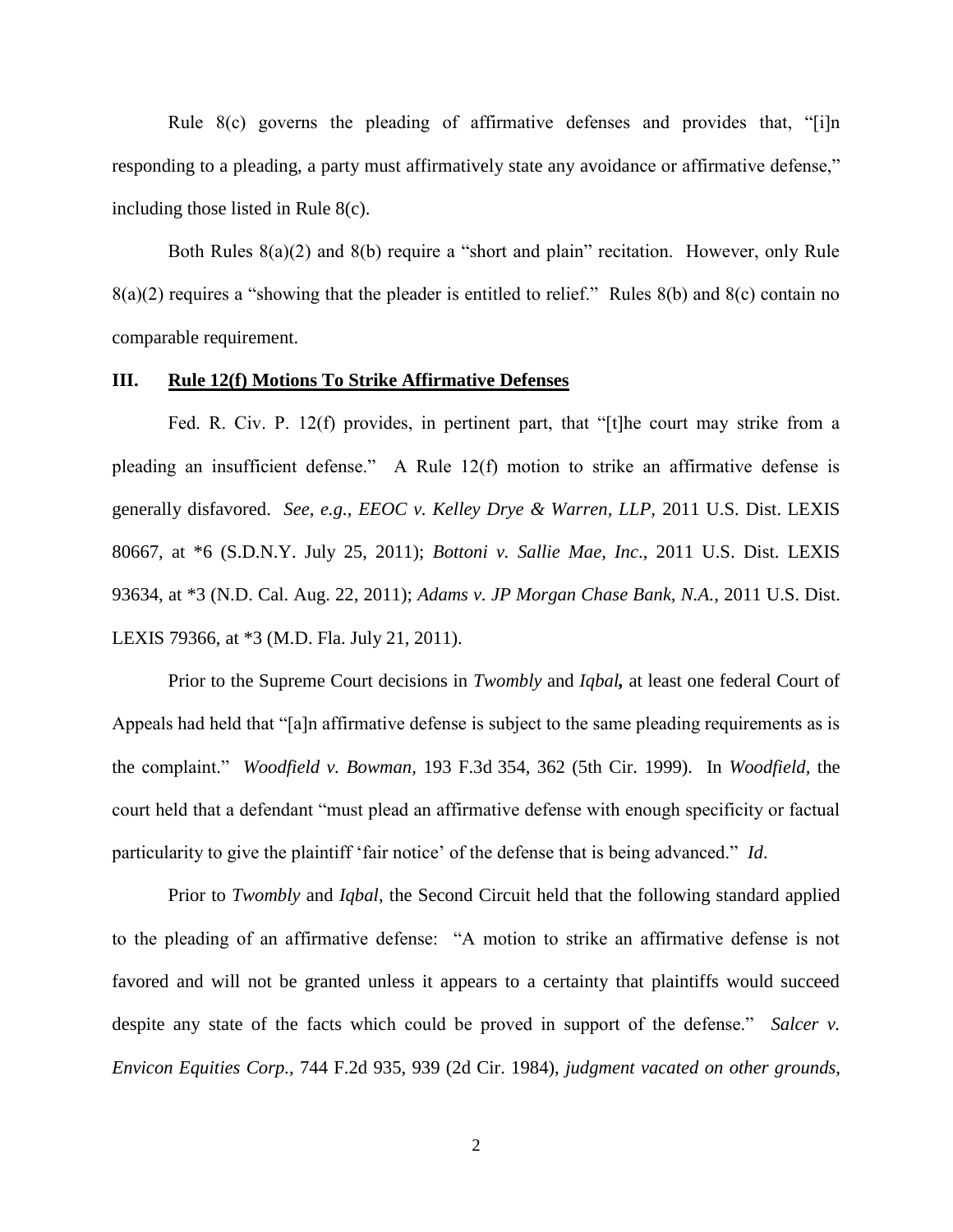478 U.S. 1015 (1986). That pleading standard was virtually identical to the standard under *Conley v. Gibson*, 355 U.S. 41, 45-46 (1957), for pleading a claim ("a complaint should not be dismissed for failure to state a claim unless it appears beyond doubt that the plaintiff can prove no set of facts in support of his claim which would entitle him to relief"), which standard *Twombly* explicitly rejected.

### **IV.** *Iqbal* **and** *Twombly*

In *Twombly* and *Iqbal*, the U.S. Supreme Court heightened the pleading requirements for stating a claim under Fed. R. Civ. P. 8(a). As the Court stated in *Iqbal*,

Under Federal Rule of Civil Procedure  $8(a)(2)$ , a pleading must contain a "short" and plain statement of the claim showing that the pleader is entitled to relief." As the Court held in *Twombly* [citation omitted], the pleading standard Rule 8 announces does not require "detailed factual allegations," but it demands more than an unadorned, the-defendant-unlawfully-harmed-me accusation. [Citation omitted]. A pleading that offers "labels and conclusions" or "a formulaic recitation of the elements of a cause of action will not do [citation omitted]." Nor does a complaint suffice if it tenders "naked assertion[s]" devoid of "further factual enhancement."

129 S. Ct. at 1949.

"To survive a motion to dismiss, a complaint must contain sufficient factual matter, accepted as true, to state a claim to relief that is plausible on its face." *Iqbal*, 129 S. Ct. at 1949. A claim is facially plausible "when the plaintiff pleads factual content that allows the court to draw the reasonable inference that the defendant is liable for the misconduct alleged." *Id.* at 1949.

In *Twombly*, the Supreme Court stated, "Federal Rule of Civil Procedure 8(a)(2) requires only 'a short and plain statement of the claim showing that the pleader is entitled to relief,' in order to 'give the defendant fair notice of what the…claim is and the grounds upon which it rests.'" 550 U.S. at 555. But "a plaintiff's obligation to provide the 'grounds' of his 'entitle[ment] to relief' requires more than labels and conclusions, and a formulaic recitation of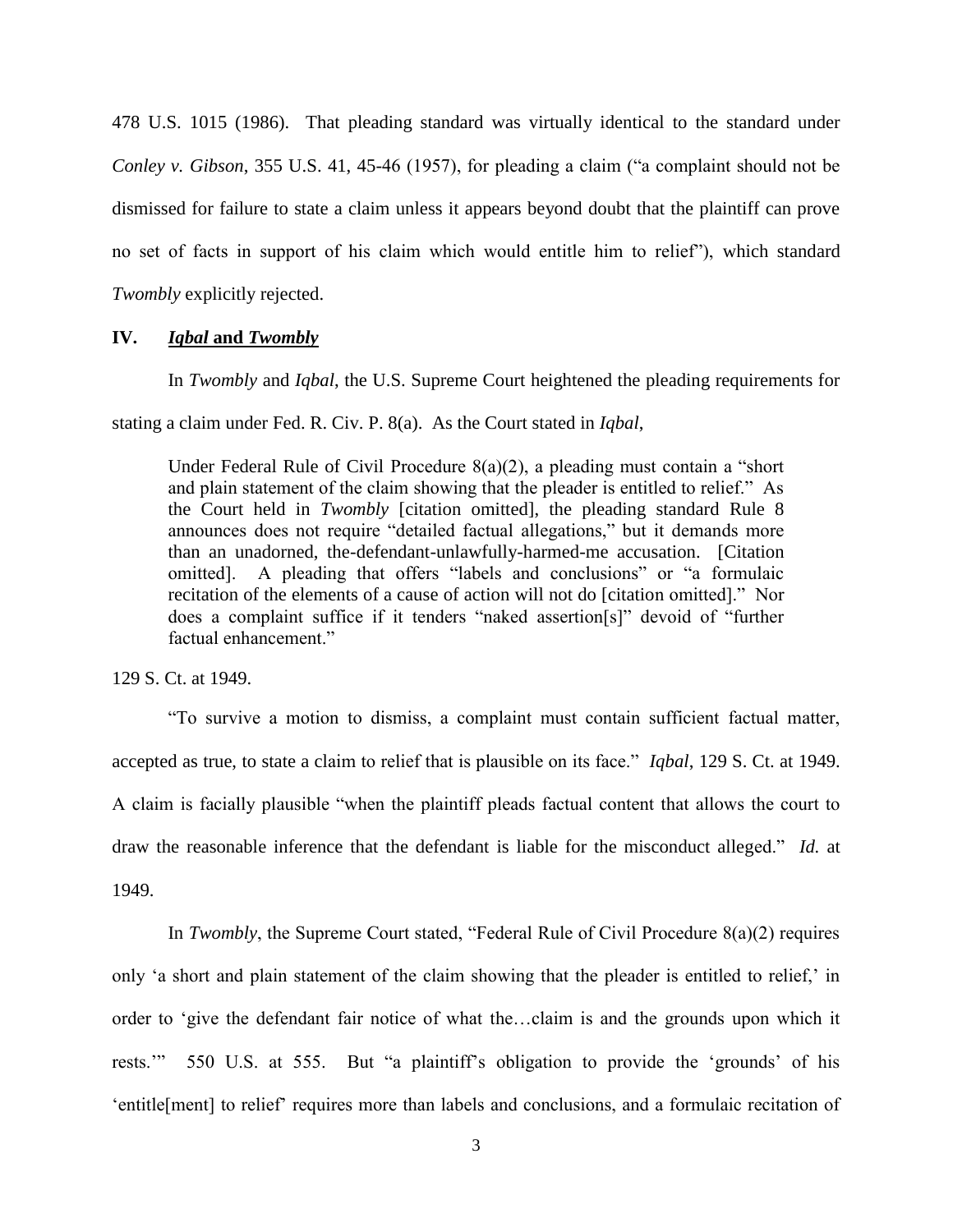the elements of a cause of action will not do…. Factual allegations must be enough to raise a right to relief above the speculative level…." *Id*. at 555. The Court further stated:

Rule  $8(a)(2)$  still requires a "showing," rather than a blanket assertion, of entitlement to relief. Without some factual allegation in the complaint, it is hard to see how a claimant could satisfy the requirement of providing not only "fair notice" of the nature of the claim, but also "grounds" on which the claim rests. *See* 5 Wright & Miller § 1202, at 94, 95 (Rule 8(a) "contemplate[s] the statement of circumstances, occurrences, and events in support of the claim presented" and does not authorize a pleader's "bare averment that he wants relief and is entitled to it").

550 U.S. at 556 n.3. *See id.* at 557 ("[t]he need at the pleading stage for allegations plausibly suggesting (not merely consistent with) agreement reflects the threshold requirement of Rule  $8(a)(2)$  that the 'plain statement' possess enough heft to 'sho[w] that the pleader is entitled to relief'").

In *Twombly*, the Supreme Court also indicated its concern with potentially unnecessary expenditures of time and money in litigation: "[W]hen the allegations in a complaint, however true, could not raise a claim of entitlement to relief, 'this basic deficiency should…be exposed at the point of minimum expenditure of time and money by the parties and the court.' " *Id*. at 558; *see also id*. at 559.

Neither *Iqbal* nor *Twombly* discussed the pleading of affirmative defenses.

# **V. Courts Are Divided On Whether The** *Iqbal/Twombly* **Heightened Pleading Standard Applies To Affirmative Defenses**

Neither the Supreme Court nor any Court of Appeals has addressed the issue of whether the heightened pleading requirements of *Iqbal* and *Twombly* apply to pleading affirmative defenses. Federal district courts have divided on that issue. *See* 5 Wright & Miller Federal Prac. & Procedure: Civil 3d § 1274 (2011 Supp. at 290) (no position taken on whether the *Iqbal/Twombly* pleading standard should apply). It appears that the majority of district court decisions hold that the heightened pleading requirements of *Iqbal* and *Twombly* apply to the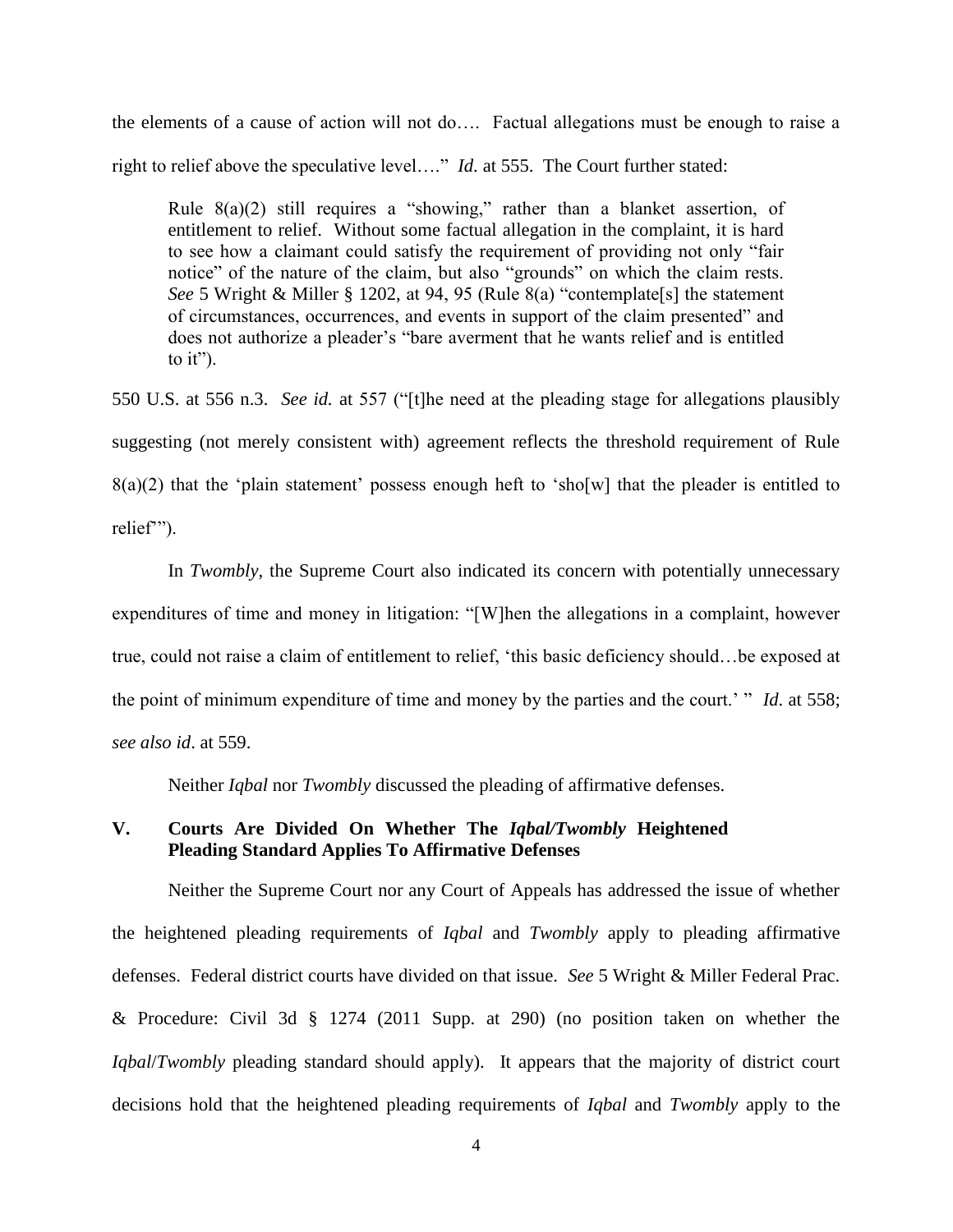pleading of affirmative defenses. *See, e.g., Dion v. Fulton Friedman & Gullace LLP,* 2012 U.S. Dist. LEXIS 5116, at \*5 (N.D. Cal. Jan. 17, 2012) ("A majority of district courts have held that it does"); *Aguilar v. City Lights of China Restaurant, Inc.,* 2011 U.S. Dist. LEXIS 122531, at \*5-6 (D. Md. Oct., 24, 2011) ("the majority of district courts…have concluded that the *Twombly – Iqbal* approach does apply to affirmative defenses"); *Gessele v. Jack in the Box, Inc.,* 2011 U.S. Dist. LEXIS 99419, at  $*4$  (D. Or. Sept. 2, 2011) ("the majority of district courts across the country have extended *Twombly*'s plausibility standard to affirmative defenses); *Dilmore v. Alion Science & Technology Corp.,* 2011 U.S. Dist. LEXIS 74285, at \*13-14 (W.D. Pa. July 11, 2011) ("the emerging majority of district courts apply the *Twombly/Iqbal* standards to affirmative defenses"); *Yates v. Perko's Café,* 2011 U.S. Dist. LEXIS 70059, at \*9 (N.D. Cal. June 29, 2011) ("majority of district courts have applied the heightened pleading standard").<sup>1</sup> However, a significant number of district court decisions hold to the contrary.<sup>2</sup>

# **VI. Reasons For Applying The** *Iqbal/Twombly* **Heightened Pleading Standard To Affirmative Defenses**

Courts that have determined that the *Iqbal*/*Twombly* pleading requirements apply to the pleading of affirmative defenses have based their decision on one or more of the following rationales:

1. Fairness, common sense and litigation efficiency require the application of the same pleading standard to complaints and to defenses, and, therefore, the pleading of a defense should provide more than merely the possibility that the defense may exist. *See, e.g., In re Fischer*, 2011 Bankr. LEXIS 1586, at \*1-2 (Bankr. N.D. Ga. April 7, 2011); *Amerisure Ins. Co. v. Thomas*, 2011 U.S. Dist. LEXIS 79530, at \*6 (E.D. Mo. July 21, 2011) ("'[i]t makes little

 $\overline{\phantom{a}}$ 

<sup>1</sup> A non-exhaustive list of cases holding that the heightened pleading requirements of *Iqbal* and *Twombly* apply to affirmative defenses is attached as Appendix A.

<sup>2</sup> A non-exhaustive list of cases holding that the heightened pleading requirements of *Iqbal* and *Twombly* do not apply to affirmative defenses is attached as Appendix B.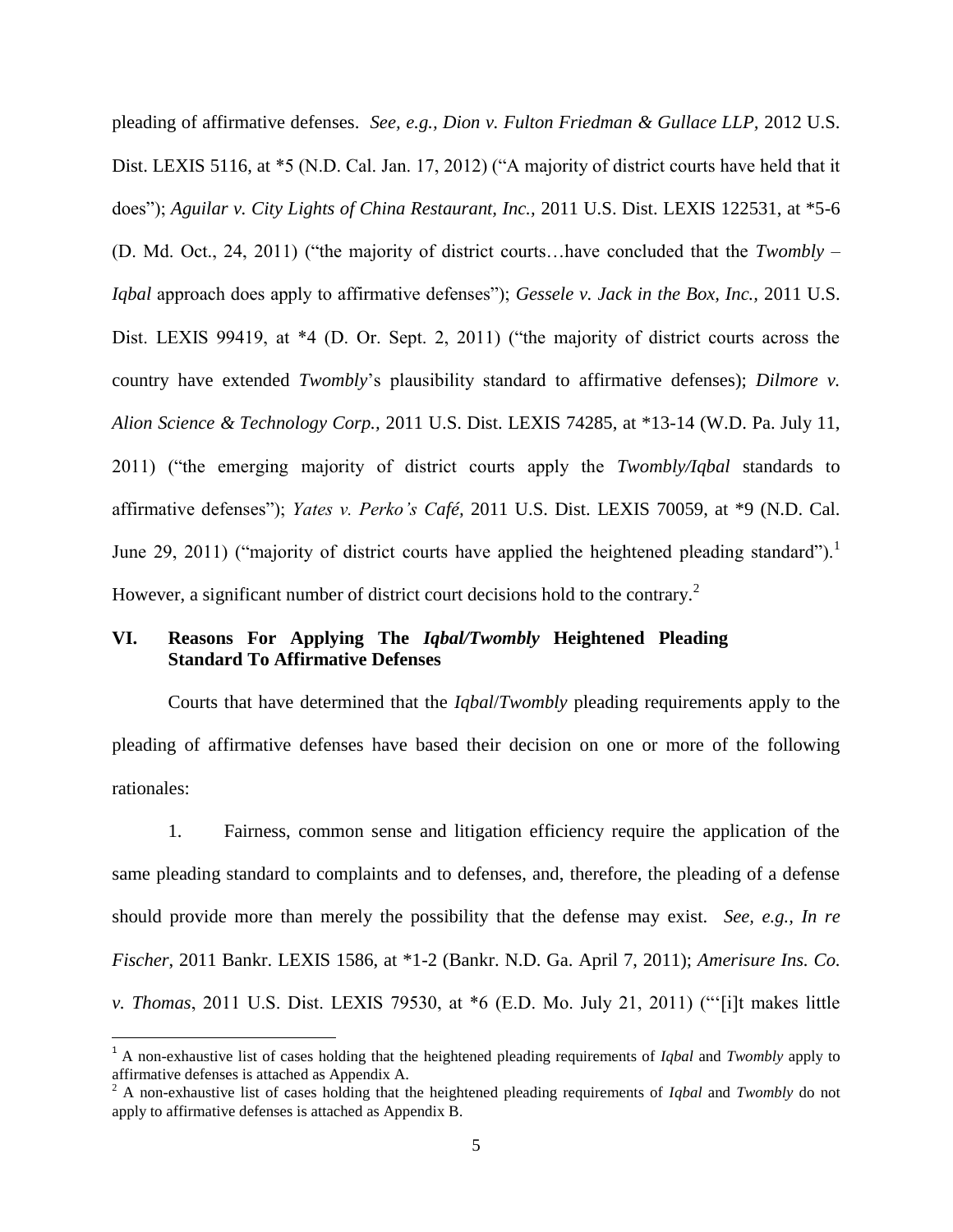sense to hold defendants to a lower pleading standard than plaintiffs when, in both instances, the purpose of pleading requirements is to provide enough notice to the opposing party that there is some plausible, factual basis for the assertion and not simply a suggestion of possibility that it may apply to the case'"); *Lucas v. Jerusalem Café, LLC*, 2011 U.S. Dist. LEXIS 39504, at \*4 (W.D. Mo. Apr. 11, 2011) (same); *Bradshaw v. Hilco Receivables, LLC*, 725 F. Supp. 2d 532, 536 (D. Md. 2010); *Francisco v. Verizon South, Inc*., 2010 U.S. Dist. LEXIS 77083, at \*17 (E.D. Va. July 29, 2010) ("[t]he same logic holds true for pleading affirmative defenses as for pleading claims – without alleging facts the plaintiff can't prepare adequately to respond") ; *Palmer v. Oakland Farms, Inc*., 2010 U.S. Dist. LEXIS 63265, at \*13 (W.D. Va. June 24, 2010) ("it neither makes sense nor is it fair to require a plaintiff to provide the defendant with enough notice that there is a plausible, factual basis for her claim under one pleading standard and then permit the defendant under another pleading standard simply to suggest that some defense may possibly apply in the case"); *Ulyssix Technologies, Inc. v. Orbital Network Eng'g, Inc*., 2011 U.S. Dist. LEXIS 14018, at \*45 (D. Md. Feb. 11, 2011). .

2. Application of the *Iqbal/Twombly* heightened pleading standard insures that an affirmative defense supplies sufficient information to explain the parameters of and the basis for the affirmative defense such that the adverse party can reasonably tailor discovery to it. *See Francisco, supra*, 2010 U.S. Dist. LEXIS 77083, at \*24 (" '[a]n even-handed standard as related to pleading insures that the affirmative defenses supply enough information to explain the parameters of and basis for an affirmative defense such that the adverse party can reasonably tailor discovery' "); *Burget v. Capital West Secs., Inc.,* 2009 U.S. Dist. LEXIS 114304, at \*5 (W.D. Okla. Dec. 8, 2009).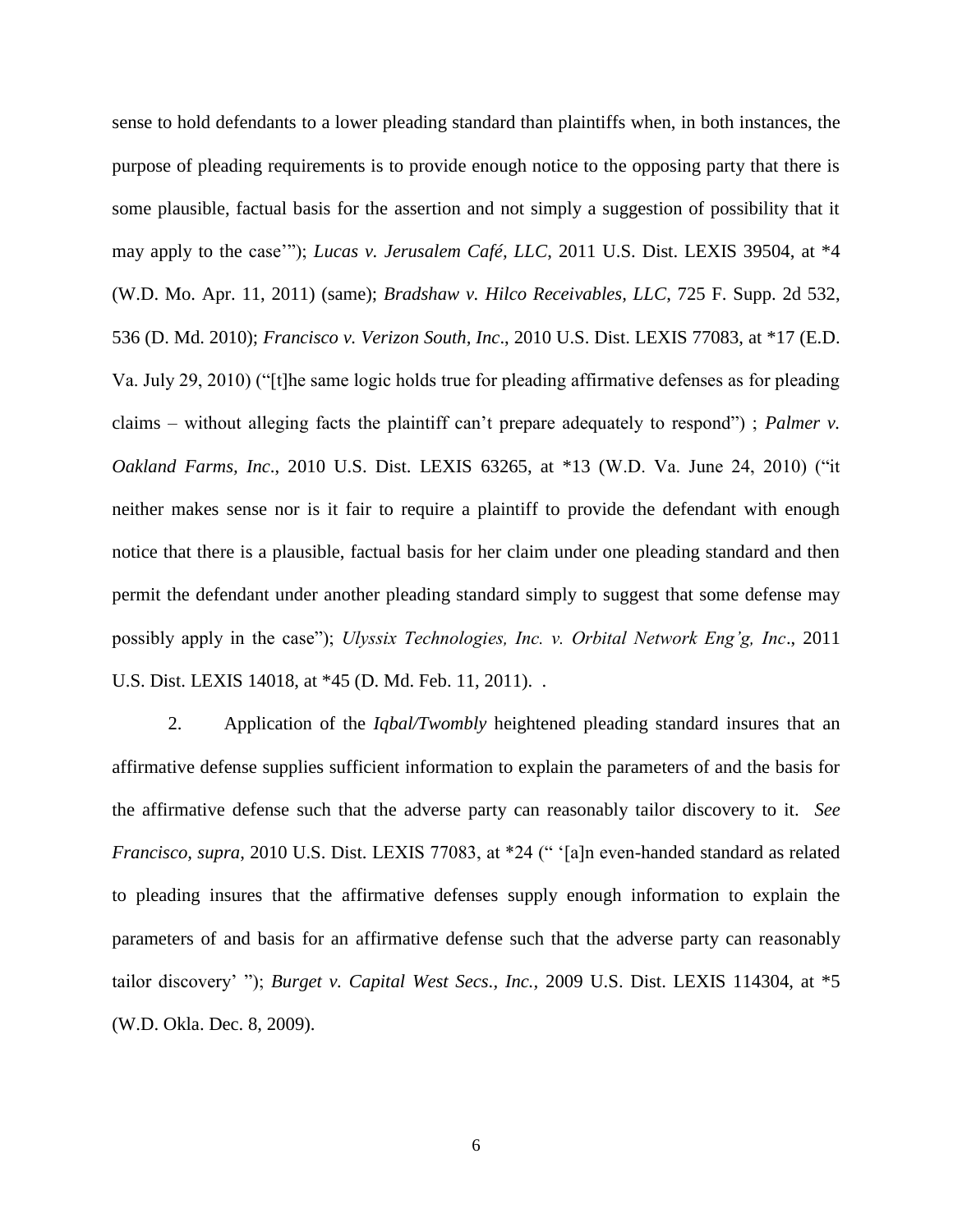3. Applying the *Iqbal/Twombly* heightened pleading standard to affirmative defenses "serves a valid purpose in requiring at least some valid factual basis for pleading an affirmative defense and not adding it to the case simply upon some conjecture that it may somehow apply." *Barnes v. AT&T Pension Benefit Plan-Non Bargained Program*, 718 F. Supp. 2d 1167, 1172 (N.D. Cal. 2010); *Hayne v. Green Ford Sales, Inc*., 263 F.R.D. 647, 650 (D. Kan. 2009) (same).

4. Defenses that are nothing but boilerplate recitations or conclusory allegations clutter the docket and create the need for unnecessary or extended discovery. *See, e.g., Barnes*, *supra*, 718 F. Supp. 2d at 1172-73; *Bradshaw, supra*, 725 F. Supp. 2d at 536; *Burget*, *supra*, 2009 U.S. Dist. LEXIS 114304, at \*5-6; *Palmer, supra*, 2010 U.S. Dist. LEXIS 63265, at \*14. In *HCRI TRS Acquirer, LLC v. Iwer*, 708 F. Supp. 2d 687 (N.D. Ohio 2010), the court made the same point and stressed that "the holdings of *Twombly* and *Iqbal* were designed to eliminate the potential high cost of discovery associated with meritless claims. *See, Twombly*, 550 U.S. at 558-561; *Iqbal*, 129 S. Ct. at 1950." *Id.* at 691. "Boilerplate affirmative defenses that provide little or no factual support can have the same detrimental effect on the cost of litigation as poorly worded complaints." *Id*.

5. In pleading an affirmative defense, the defendant must comply with Rule 8's requirement of a short and plain statement to give the opposing party fair notice of the defense and the grounds on which it rests. *See, e.g., Barnes, supra*, 718 F. Supp. 2d at 71; *Hayne, supra*, 263 F.R.D. at 649. The court in *Barnes,* stated:

Rule 8's requirements with respect to pleading defenses in an answer parallel the Rule's requirements for pleading claims in a complaint. *Compare* (a)(2) "a short and plain statement of the claim showing that the pleader is entitled to relief," *with* (b)(1) "state in short and plain terms its defenses to each claim asserted against it."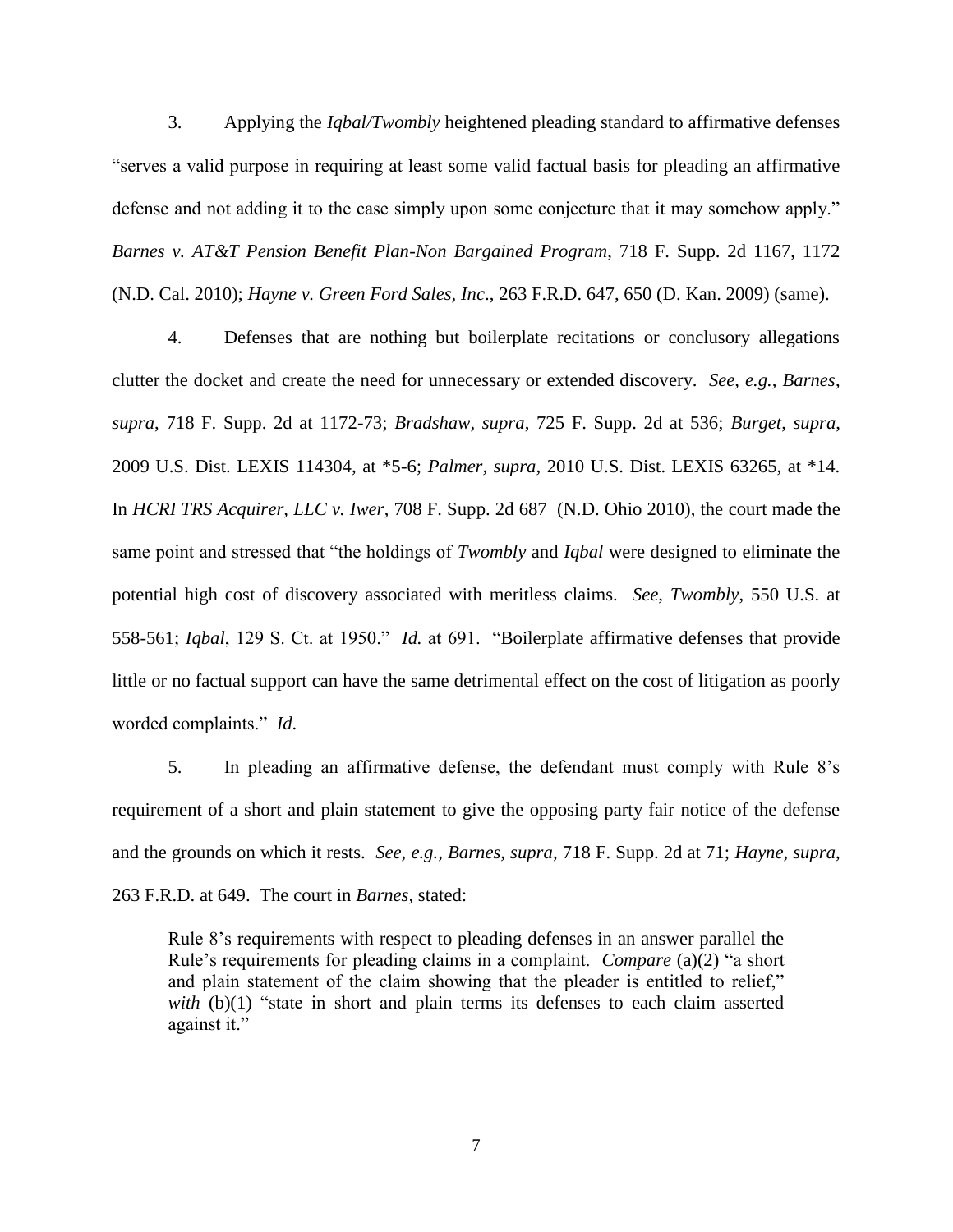718 F. Supp. 2d at 1172. *See Bradshaw, supra*, 725 F. Supp. 2d at 536 (similar language is used

in Rule 8 to describe the requirements for pleading both claims in a complaint and defenses in an

answer," quoting Rule  $8(a)(2)$  and  $8(b)(1)(A)$ ).

In *Hayne,* however, the court acknowledged that the wording of Rule 8(a)(2) differs from

that of Rules  $8(b)(1)(A)$  and  $(c)(1)$ , but found that the differences were not meaningful:

In both instances [pleading claims and affirmative defenses], the purpose of pleading requirements is to provide enough notice to the opposing party that indeed there is come plausible, factual basis for the assertion and not simply a suggestion of possibility that it may apply to the case. Moreover, Fed. R. Civ. P. 8 is consistent in inferring that the pleading requirements for affirmative defenses are essentially the same as for claims for relief. Although Rule 8(c) for affirmative defenses does not contain the same language as  $8(a)(2)$ , requiring "a short and plain statement of the claim,"  $8(b)(1)(A)$  nevertheless does require a defendant to "state in short and plaint terms its defenses to each claim." The subheading for Rule 8(b)(1), moreover, is "Defenses; In General." Rule 8(c)(1) provides a helpful laundry list of commonly asserted affirmative defenses to emphasize that avoidances and affirmative defenses must indeed be pleaded to be preserved. Applying the standard for heightened pleading to affirmative defense serves a valid purpose in requiring at least some valid factual basis for pleading an affirmative defense and not adding it to the case simply upon some conjecture that it may somehow apply.

## 263 F.R.D. 650.

In *HCRI TRS Acquirer LLC, supra*, 708 F. Supp. 2d 687, the court also recognized that the Rule  $8(a)(2)$  language applicable to claims differs from the Rule  $8(b)$  and (c) language applicable to defenses and affirmative defenses, but concluded that the difference did not matter: "While the language in Civil Rule 8(a) differs from the language Civil Rules (b) and (c), this difference is minimal and simply reflects that an answer is a response to a complaint. Furthermore, the shared use of the 'short and plain' language – the essence of the pleading standard – indicates the pleading requirements for affirmative defenses are the same as for claims of relief." *Id*. at 691; *accord Local 165, Laborers' Int'l Union of North America v. DEM/EX Group Inc*., 2010 U.S. Dist. LEXIS 22707, at \* 4 (C.D. Ill. March 11, 2010)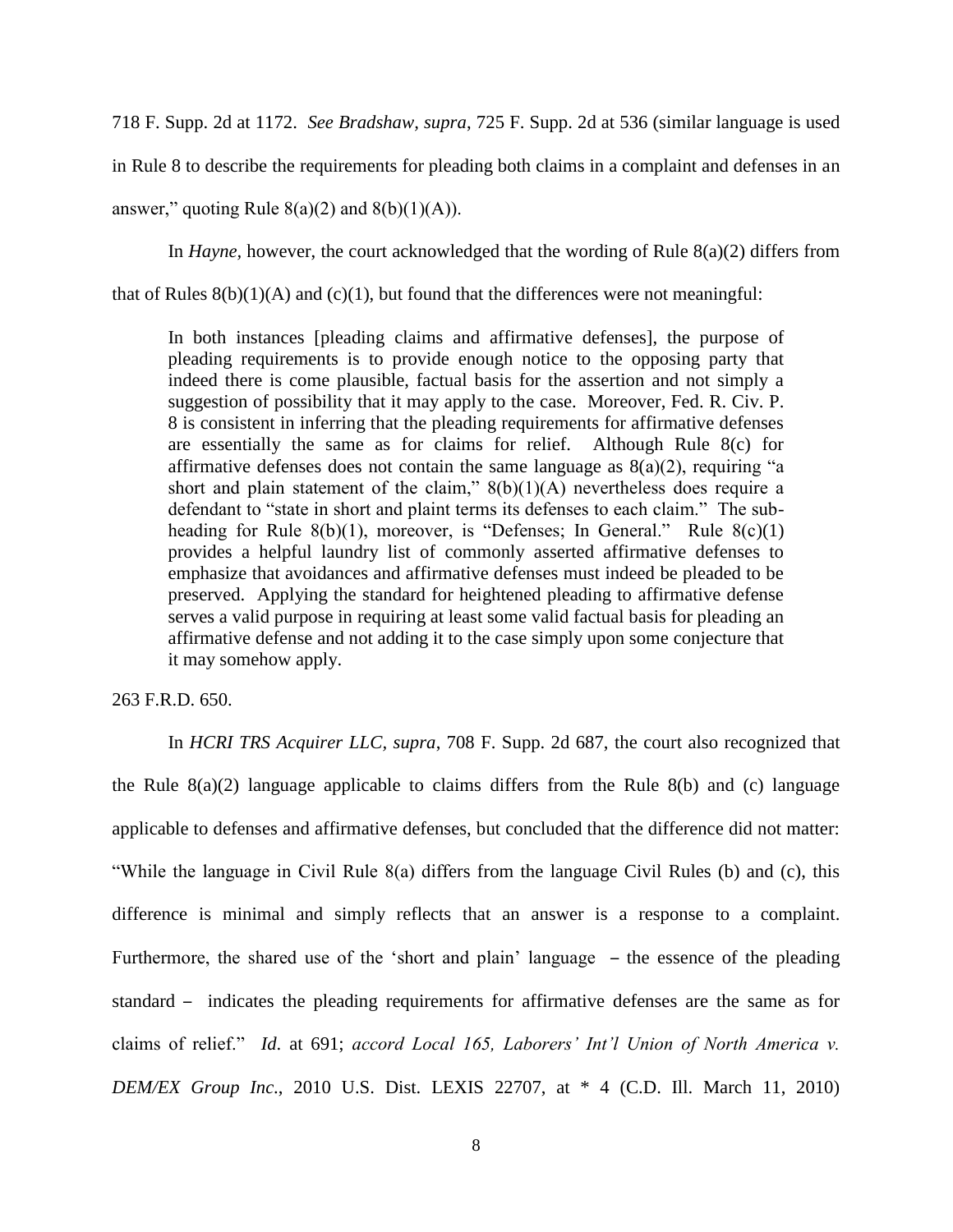("Defenses must be stated in 'short and plain terms.' The same description – 'short and plain' – is used to describe how a complaint must be filed.'.

In *Francisco, supra*, 2010 U.S. Dist. LEXIS 77083, the court also noted the language difference between Rule  $8(a)(2)$  and Rules  $8(b)$  and (c) "suggesting requirements as to pleadings that may differ as well." *Id*. at \*24. Yet, the court concluded that the *Iqbal/Twombly* heightened pleading standard applies, stating that "*Twombly* and *Iqbal* require only minimal facts establishing plausibility, a standard this Court presumes most litigants would apply when conducting the abbreviated factual investigation necessary before raising affirmative defenses in any event." *Id*. at 24-25.

6. Application of the *Iqbal/Twombly* heightened pleading standard will not limit a defendant's ability to mount a thorough defense because under Rule 15(a)(2) a defendant can seek to amend its answer to assert a viable defense that becomes apparent during discovery, and leave to amend is to be freely given absent a showing of prejudice or futility. *See Bradshaw, supra*, 725 F. Supp. 2d at 536; *Burget, supra*, 2009 U.S. Dist. LEXIS 114304, at \*6; *Hayne, supra*, 263 F.R.D. at 651; *Palmer, supra*, 2011 U.S. Dist. LEXIS 63265, at \*16; *see also* 6 Wright, Miller & Kane, Federal Prac. & Procedure: Civil 3d §§ 1471, 1473, 1484 & 1487 on policy and practice regarding amendments.

7. Form 30, appended to the Federal Rules of Civil Procedure pursuant to Rule  $84<sup>3</sup>$ "underscores the notion that a defendant's pleading of affirmative defenses should be subject to the same pleading standard as a plaintiff's complaint because it includes factual assertions in the example it provides. The Form includes within it a suggestion that minimal facts be asserted before raising a statute of limitations defense*." Francisco, supra*, 2010 U.S. Dist. LEXIS 77083,

<sup>&</sup>lt;sup>3</sup> Rule 84 states: "The forms in the Appendix suffice under these rules and illustrate the simplicity and brevity that these rules contemplate." Fed. R. Civ. P. 84.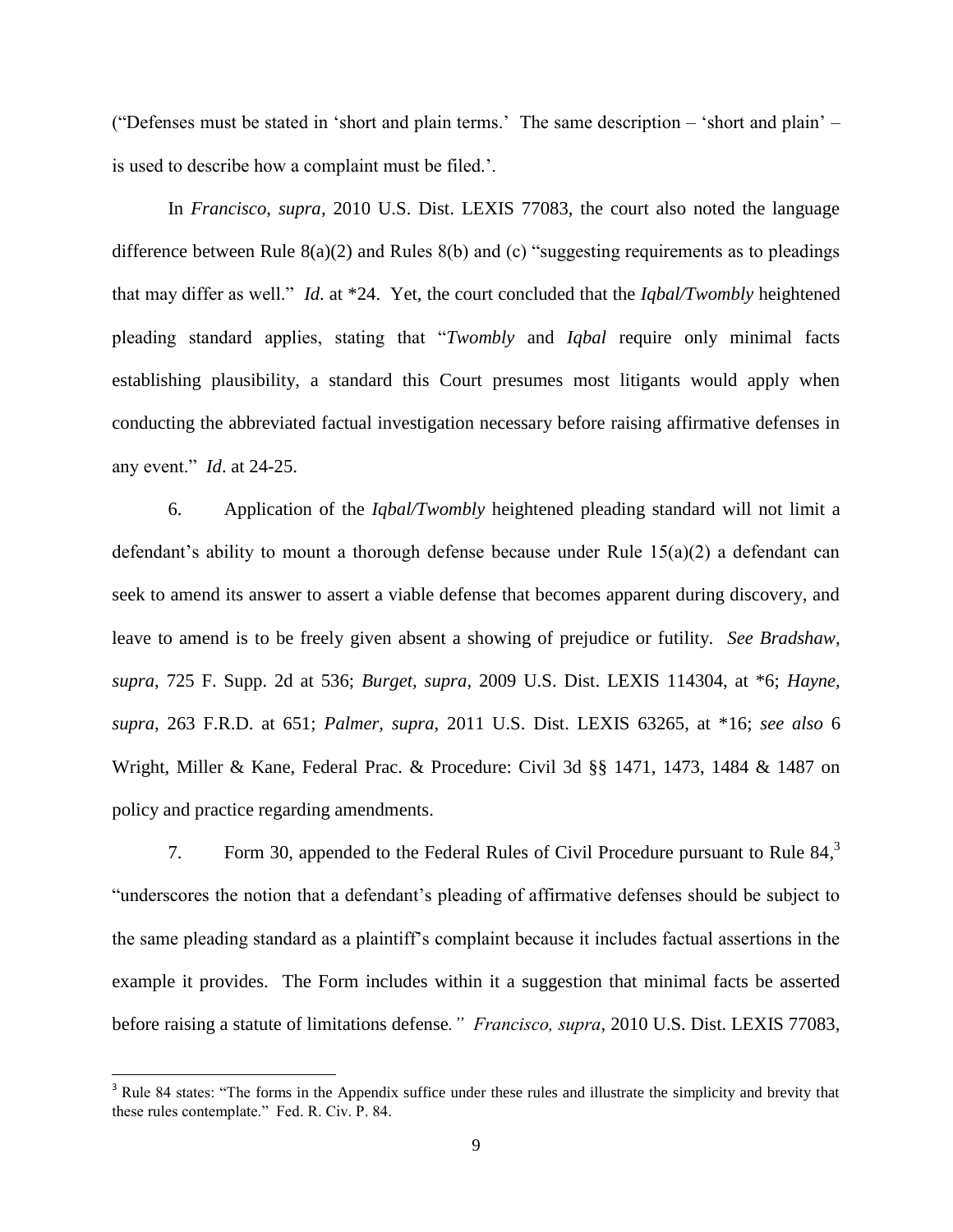at \*26; see Form 30, ¶ 6, which states: "the plaintiff's claim is barred by the statute to limitations because it arose more than years before this action was commenced."

# **VII. Reasons For Not Applying The** *Iqbal/Twombly* **Heightened Pleading Requirements To Affirmative Defenses**

Courts that have concluded that the *Iqbal/Twombly* heightened pleading requirements do not apply to pleading affirmative defenses have based their conclusion on one or more of the following rationales:

1. There are differences in wording between Rule 8(a)(2) and Rules 8(c) and 8(b), and *Iqbal* and *Twombly* only addressed the requirements of Rule 8(a)(2). Rule 8(a)(2) requires a "statement…showing that the pleader is entitled to relief," while Rules 8(b) and 8(c) do not contain comparable language requiring a party to show why a defense or affirmative defense is relevant or why the party is entitled to claim that defense. The Supreme Court in *Iqbal* and *Twombly* relied heavily on the language in Rule 8(a)(2) requiring a "showing" of entitlement to relief in concluding that the claimant must allege sufficient facts to "show that the claim is plausible." The absence of language in Rules 8(b) and (c) comparable to the "showing…entitled to relief" language in Rule  $8(a)(2)$  means that the pleading requirement under Rules  $8(b)$  and (c) is not the same as that under Rule 8(a)(2). *See, e.g., Cottle v. Falcon Holdings Mgmt., LLC.,*  2012 U.S. Dist. LEXIS 10478, at \*8-9 (N.D. Ind. Jan. 30, 2012); *Enough for Everyone, Inc. v. Provo Craft & Novelty, Inc.,* 2012 U.S. Dist. LEXIS 6745, at \*4-6 (C.D. Cal. Jan. 20, 2012); *Aros v. United Rentals, Inc.,* 2011 U.S. Dist. LEXIS 125870, at \*8-9 (D. Conn. Oct. 31, 2011); *Adams v. JP Morgan Chase Bank, N.A*., 2011 U.S. Dist. LEXIS 79366, at \*7-9 (M.D. Fla. July 21, 2011); *Bowers v. Mortgage Electronic Regis. Sys*., 2011 U.S. Dist. LEXIS 58537, at \*11-13 (D. Kan. June 1, 2011); *Dilmore v. Alion Science & Technology Corp*., 2011 U.S. Dist. LEXIS 74285, at \*14 (W.D. Pa. July 11, 2011); *EEOC v. Courtesy Bldg. Serv., Inc*., 2011 U.S. Dist.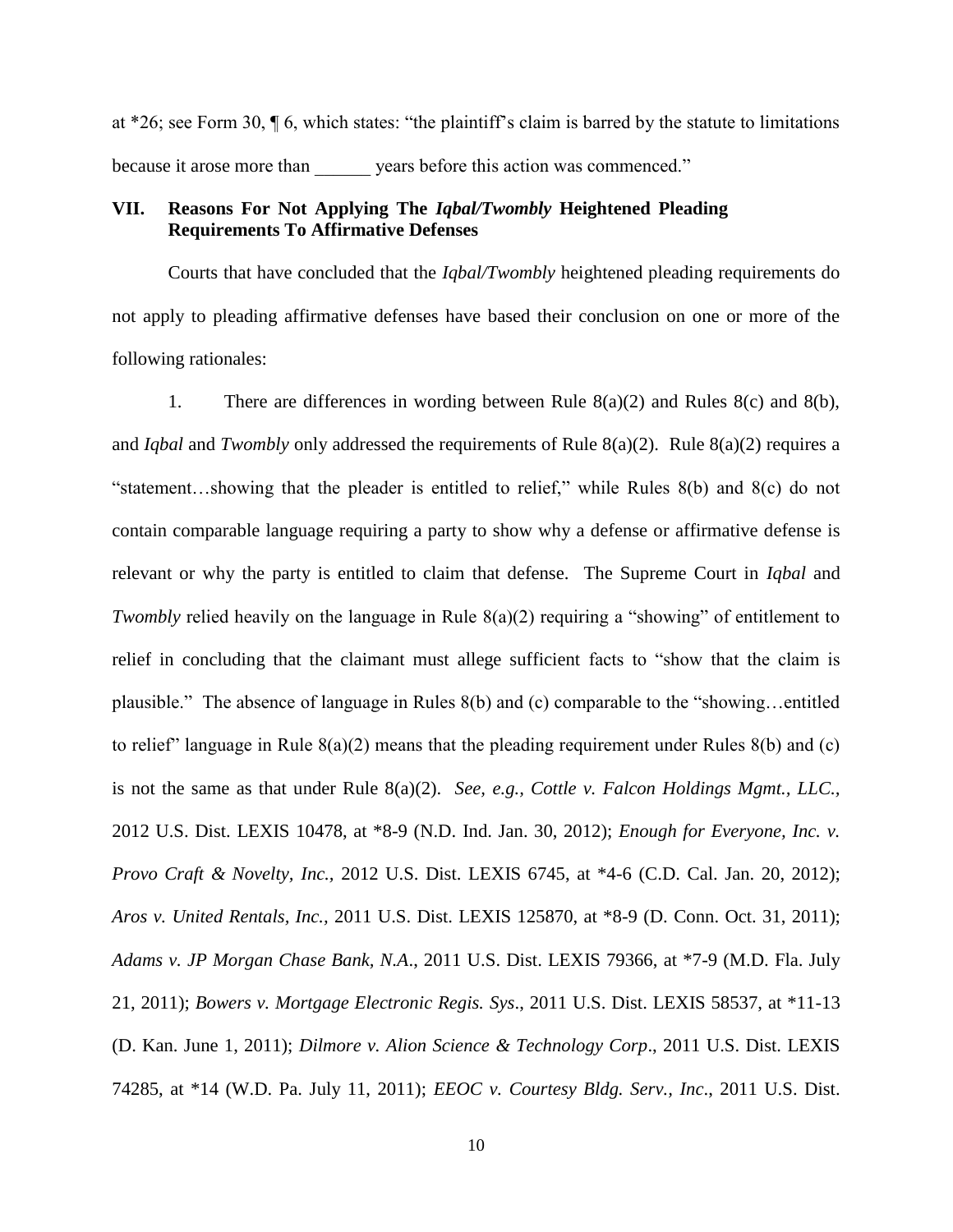LEXIS, at \*7-8 (N.D. Tex. Jan. 21, 2011); *Falley v. Friends Univ*., 2011 U.S. Dist. LEXIS 40921, at \*6-8 (D. Kan. Apr. 14, 2011); *Lane v. Page*, 2011 U.S. Dist. LEXIS 11636, at \*29-42 (D.N.M. Jun. 14, 2011).

2. It would be unfair to defendants to require them to provide detailed factual allegations when they have only 21 days to respond to the complaint (see Fed. R. Civ. P.  $12(a)(1)(A)$ , whereas plaintiffs have a great deal more time to conduct an investigation prior to filing the complaint. *See, e.g., Cottle, supra,* 2012 U.S. Dist. LEXIS 10478, at \*10; *Aros, supra,*  2011 U.S. Dist. LEXIS 125870, at \*9-10; *Adams, supra*, 2011 U.S. Dist. LEXIS 79366, at \*10; *Bowers, supra*, 2011 U.S. Dist. LEXIS 58537, at \*14; *Falley, supra*, 2011 U.S. Dist. LEXIS 40921 at \*9; *Lane, supra*, 2011 U.S. Dist. LEXIS 11636, at \*44-45, 47-49. It should be noted that defendants typically obtain at least an additional 30 days to respond to a complaint, although that does not change the fact that plaintiffs almost always have more time to investigate and file a complaint.

3. Failure to plead an affirmative defense risks waiving that defense. *See, e.g., Falley, supra*, 2011 U.S. Dist. LEXIS 40921, at \*9; *Lane, supra*, 2011 U.S. Dist. LEXIS 11636, at \*47-48.

4. The purpose of Rule 8(c) is merely to provide the plaintiff with notice of an affirmative defense that may be raised at trial*. See, e.g. Adams, supra*, 2011 U.S. Dist. LEXIS 79366, at \*9; *Jackson v. City of Centreville*, 269 F.R.D. 661, 662 (N.D. Ala. 2010).

5. Federal Rule of Civil Procedure Form 30 serves as a form for presenting a Rule 12(b) defense and allows the simple statement that "[t]he complaint fails to state a claim upon which relief can be granted" in order to assert the defense of failure to state a claim. *See, e.g.*,

11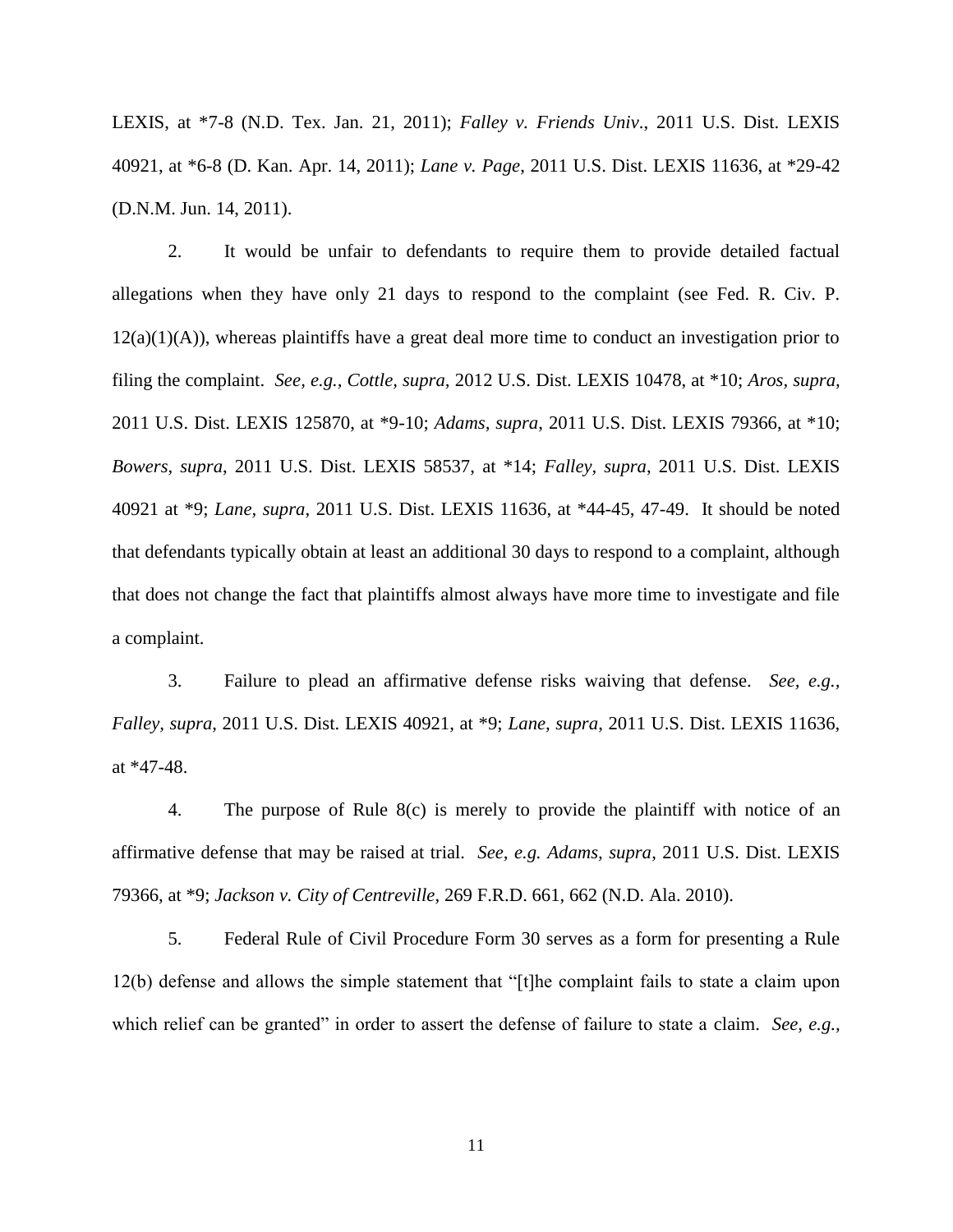*Bowers, supra*, 2011 U.S. Dist. LEXIS 58537, at \*14; *Falley,* 2011 U.S. Dist. LEXIS 40921, at

\*8-9; *Lane*, 2011 U.S. Dist. LEXIS 11636 at \*40-41. As the court in *Lane* explained:

Forms appended to the rules bolster the Court's analysis that Rule 8(b) does not require defendants to provide factual allegations supporting defenses. Form 30 provides an example of an "answer presenting defenses under Rule 12(b)." Fed. R. Civ. P. Form 30. The section "Failure to State a Claim" states, in its entirety: "4. The complaint fails to state a claim upon which relief can be granted." Fed. R. Civ. P. Form 30. Failure to state a claim is a defense under Rule 12 and therefore falls under Rule 8(b)'s requirements. Form 30 provides no factual allegations in support of the defense, and Form 30 is sufficient under the rules. *See Fed. R. Civ. 84*. "The forms in the appendix suffice under these rules and illustrate the simplicity and brevity that these rules contemplate."

2011 U.S. Dist. LEXIS 11636, at \*41.

6. Granting a motion to strike an affirmative defense under Rule 12(f) encourages parties to bog down litigations by filing and fighting motions to strike prematurely, which is contrary to the purpose of Rule 12(f) to "minimize delay, prejudice and confusion." *See, e.g., Bowers, supra*, 2011 U.S. Dist. LEXIS 58537, at \*15; *Falley, supra*, 2011 U.S. Dist. LEXIS 40921, at \*9-10; *see also Aros, supra*, 2011 U.S. Dist. LEXIS 125870, at \*10 ("would encourage motions to strike, which are disfavored").

7. Avoiding the Court having to rule on multiple motions to amend the answer during the course of discovery as the defendant obtains additional information that would support those affirmative defenses that defendant had no practical way of investigating before discovery. *See Leon v. Jacobson Transp. Co., Inc*., 2010 U.S. Dist. LEXIS 123106, at \*3 (N.D. Ill. Nov. 19, 2010).

8. An additional reason for not applying the *Iqbal/Twombly* pleading standard to affirmative defensesrelates to the scope of permissible discovery under Rule 26(b)(1). Rule 26(b)(1) limits the scope of discovery to non-privileged matter "that is relevant to any party's claim or defense," unless otherwise limited by court order. If an affirmative defense cannot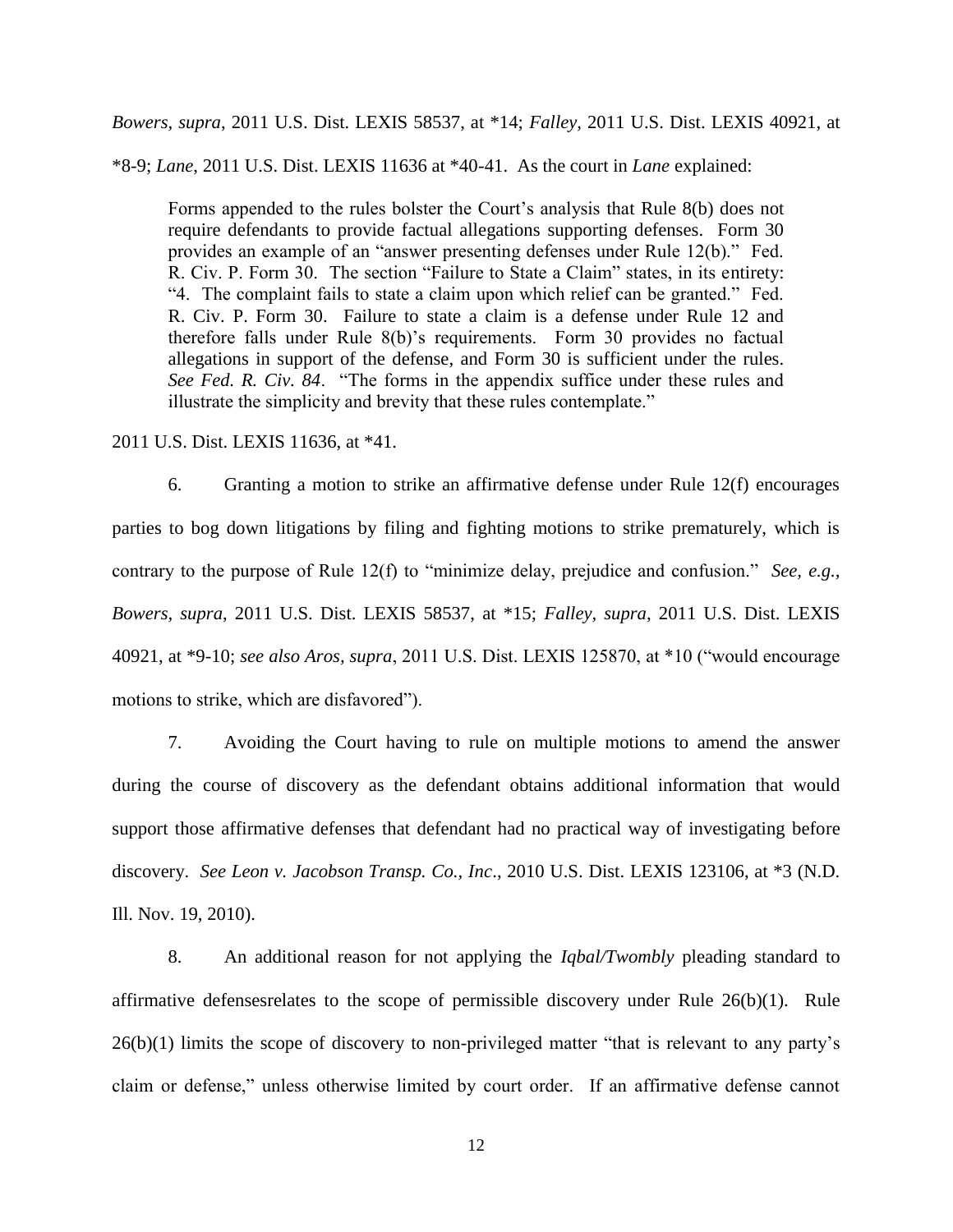properly be pled until the party has sufficient facts to satisfy *Iqbal/Twombly*, and the facts needed to plead that affirmative defense are in the hands of the plaintiff, how can the defendant obtain them? Presumably any discovery request (including questions at a deposition) seeking such information will be subject to the objection that because the particular affirmative defense has not been raised, the requested discovery, including the deposition question, is improper. The argument that a defendant needs the discovery to determine if there is a basis for asserting the affirmative defense will be subject to the argument that defendant is engaged in an impermissible fishing expedition; that a defendant cannot use discovery to determine if an affirmative defense may exist. *See Leon, supra*, 2010 U.S. Dist. LEXIS 123106, at \*3 ("The Court would also like to avoid the discovery disputes that would inevitably develop as a defendant seeks discovery related to an affirmative defense it had not stated in its answer").

In that Catch-22 situation, a possibly meritorious affirmative defense will fall by the wayside because the defendant does not have sufficient facts allowing the defendant to allege the affirmative defense in its answer and those facts can only be learned though discovery from the plaintiff, which cannot be obtained because it relates to an affirmative defense which has not been alleged.

In *Bayer Cropscience A.G. v. Dow Agrosciences LLC*, 2011 U.S. Dist. LEXIS 149636 (D. Del. Dec. 30, 2011), the court listed nine reasons for not making the *Twombly*/*Iqbal* pleading standard applicable to affirmative defenses: (1) the textual differences between Rules 8(a) and 8(c); (2) "a diminished concern that plaintiffs receive notice in light of their ability to obtain more information during discovery;" (3) "the absence of a concern that the defense is 'unlocking the doors of discovery;'" (4) "the limited discovery costs, in relation to the costs imposed on a defendant, since it is unlikely that either side will pursue discovery on frivolous defenses;" (5)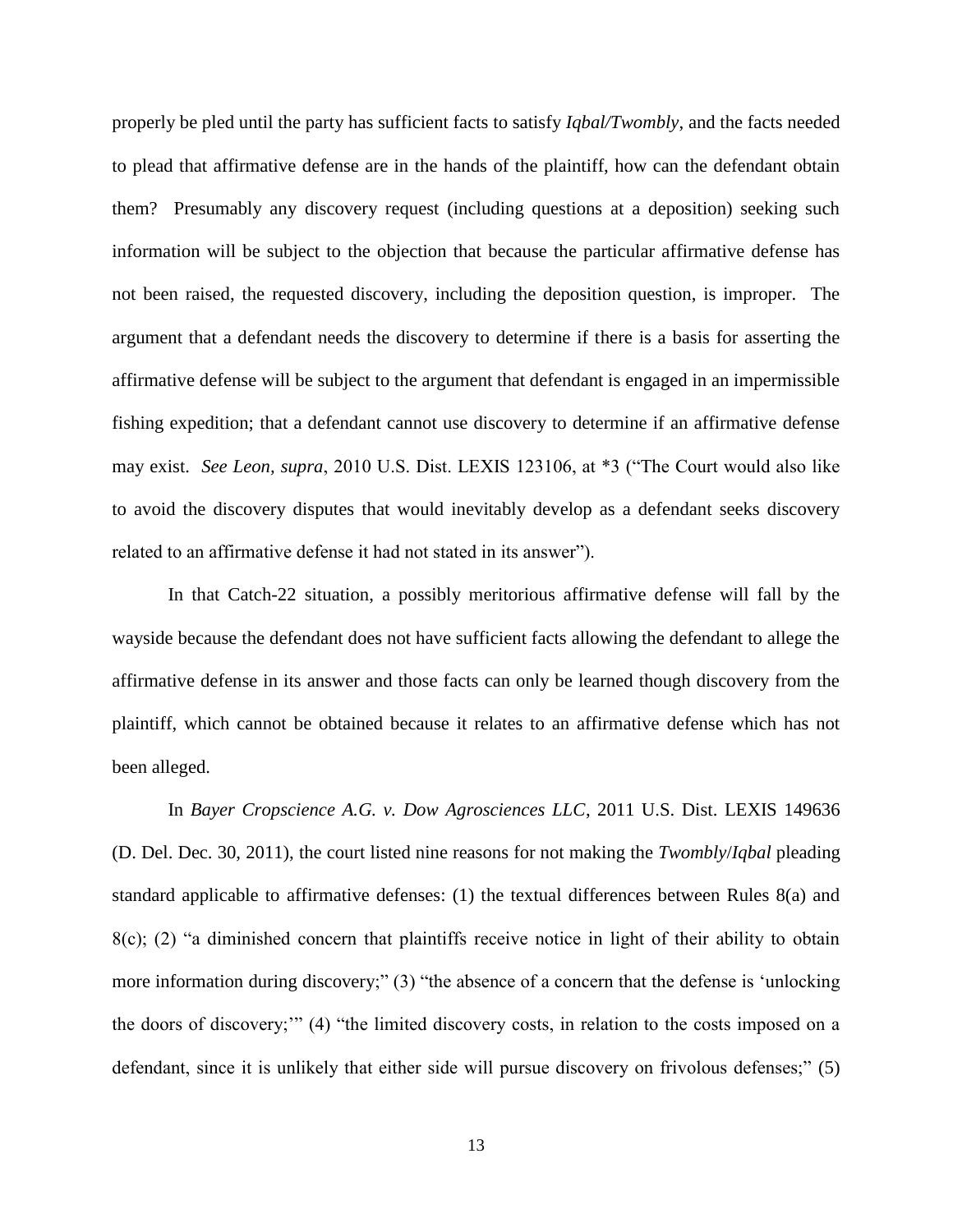unfairness of holding the defendant to the same pleading standard as the plaintiff when the defendant has only a limited time to respond to the complaint; (6) "the low likelihood that motions to strike affirmative defenses would expedite the litigation, given that leave to amend is routinely granted;" (7) the risk that a defendant will waive an affirmative defense by failing to plead it at the early stage of the litigation; (8) the lack of detail in Form 30; and (9) "the fact that a heightened pleading requirement would produce more motions to strike, which are disfavored." *Id*. at \*\*3-4.

#### **VIII. District Court Decisions In The Second Circuit**

District courts in the Second Circuit are split. Three district courts have concluded that the *Iqbal/Twombly* pleading standard applies to pleading affirmative defenses. *See EEOC v. Kelley Drye & Warren, LLP*, 2011 U.S. Dist. LEXIS 80667, at \*4-6, 15 (S.D.N.Y. July 25, 2011) (Swain, J.); *Tracy v. NVR, Inc.*, 2011 U.S. Dist. LEXIS 90778, at \*28-30 (W.D.N.Y. Sept. 30, 2009) (Payson, M.J.) (Report & Recommendation), *aff'd without discussion on the basis of the Report & Recommendation*, 667 F. Supp. 2d 244, 247 (W.D.N.Y. 2009) (Larimer, J.); *Aspex Eyewear, Inc. v. Clariti Eyewear, Inc*., 531 F. Supp. 2d 620 (S.D.N.Y 2008) (Chin, J.). Judge Hall in the District of Connecticut has concluded that the *Iqbal/Twombly* pleading standard did not apply to the pleading of affirmative defenses. *See Aros v. United Rentals, Inc*., 2011 U.S. Dist. LEXIS 125870, at \*4-11 (D. Conn. Oct. 31, 2011); *Whitserve, LLC v. GoDaddy.Com, Inc*., 2011 U.S. Dist. LEXIS 132636, at \*4-5 (D. Conn. Nov. 17, 2011) (Hall, J.).

In *Aspex Eyewear, Inc.,* the court based its decision on the following: *Twombly*'s plausibility requirement governs a motion to dismiss pursuant to Rule 12(b)(6); "[t]he standard on a motion to dismiss also applies to … a motion to strike an affirmative defense." 531 F. Supp. 2d at 621-622. In striking certain affirmative defenses, the court quoted from the Second Circuit's decision in *Shechter v. Comptroller of New York*, 79 F.3d 265, 270 (2d Cir. 1996), that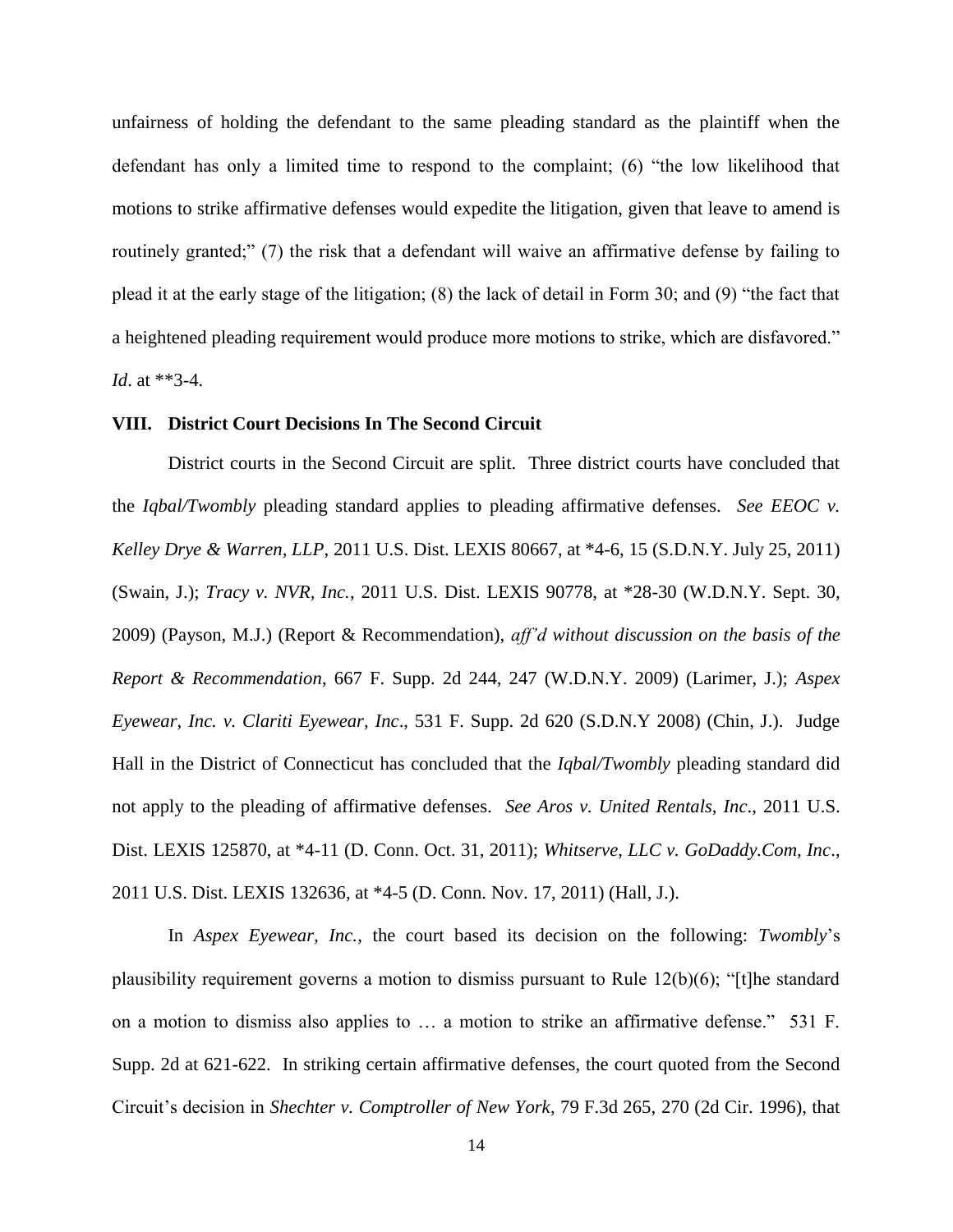"'[a]ffirmative defenses which amount to nothing more than mere conclusions of law and are not warranted by any asserted facts have no efficacy." 531 F. Supp. 2d at 623. The court further stated, "Mere conclusory assertions are not sufficient to give plaintiff notice of the counterclaims and defenses and, thus, do not meet Rule 8(a)'s pleading standards. *Id*.

In *EEOC v. Kelley Drye & Warren, LLP,* the court's entire analysis consisted of the following:

Rule 8 of the Federal Rules of Civil Procedure requires that a party responding to a pleading "state in short and plain terms its defenses to each claim asserted against it." Fed. R. Civ. P.  $8(b)(1)(A)$ . Although no Circuit Court of Appeals has yet spoken to the issue since the Supreme Court's rulings in *Twombly* and *Iqbal* concerning pleading standards for claims, most lower courts that have considered the question of the standard applicable to pleading of defenses have held that the Rule 12(b)(6) standard, as elucidated in *Twombly* and *Iqbal*, governs the sufficiency of the pleading of affirmative defenses. *See, e.g., Aspex Eyewear, Inc. v. Clariti Eyewear, Inc.*, 531 F. Supp. 2d 620, 622-623 (S.D.N.Y. 2008) (recognizing that the equivalent standard governs a motion to dismiss pursuant to Rule 12(b)(6) and a motion to strike an affirmative defense pursuant to Rule 12(f)); *Tracy v. NVR, Inc*., No. 04 Civ. 6541L, 2009 U.S. Dist. LEXIS 90778, 2009 WL 3153150, \*7 (W.D.N.Y. Sept. 30, 2009) (same); *Burck v. Mars*, *Inc*., 571 F. Supp. 2d 446, 456 (S.D.N.Y. 2008) (same). It has long been held that affirmative defenses that contain only "bald assertions" without supporting facts should be stricken. *Shechter v. Comptroller of City of New York*, 79 F.3d 265, 270 (2d Cir. 1996).

2011 U.S. Dist. LEXIS 80667, at \*4-6.

In *Tracy, supra*, the court's analysis was :

"Affirmative defenses are … subject to the general pleading requirements of Rule 8(a) [and] 8(e) … generally requiring a short and plan statement of the facts."

\* \* \*

[A]ffirmative defenses that contain only "bald assertions" unaccompanied by supporting facts will be stricken. *Schecter v. Comptroller of City of New York*, 79 F.3d 265, 270 (2d Cir. 1996) (parenthetical text omitted). Indeed, the *Twombly* plausibility standard applies with equal force to a motion to strike an affirmative defense under Rule 12(f). *Aspex Eyewear, Inc. v. Clariti Eyewear, Inc*., 531 F. Supp. 2d 620, 622 (F.D.N.Y. 2008). [Citations from other districts omitted.]

2009 U.S. Dist. LEXIS 90778, at \*27-28.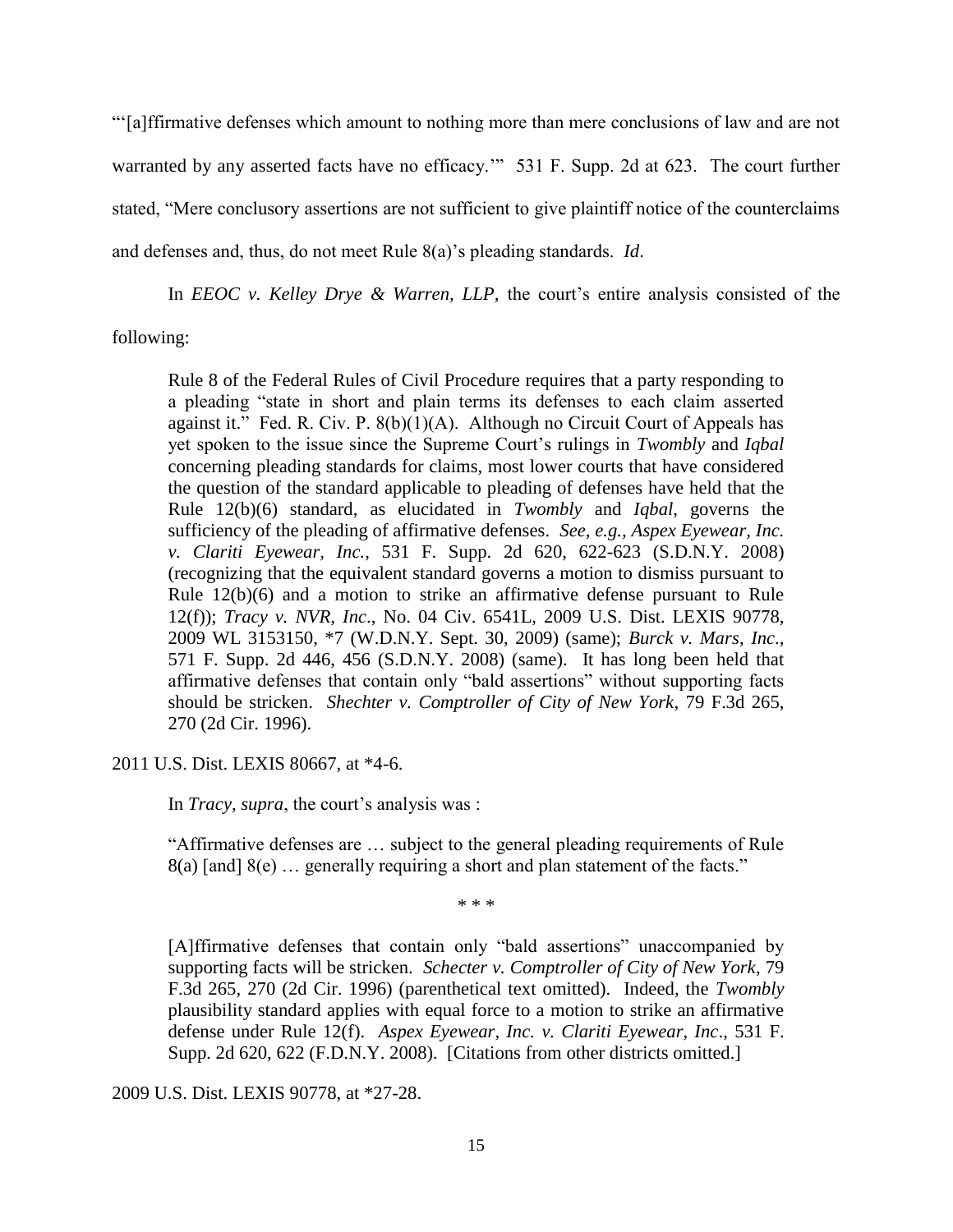Judge Hall in *Aros, supra*, reached her conclusion that the *Iqbal*/*Twombly* standard did not apply after first citing district court decisions going both ways on the issue. The court then gave the following reasons for its decision. First, "the Supreme Court placed great reliance on the Rule  $8(a)(2)$  requirement that a pleading must show that the pleader is entitled to relief." "In contrast, Rule  $8(c)(1)$ , which governs the pleading of affirmative defenses, requires that 'a party must affirmatively state any avoidance or affirmative defense.'" Second, "the Supreme Court's reasoning in both *Twombly* and *Iqbal* revealed the Court's underlying concern: allowing unfounded cases to survive motions to dismiss and proceed to costly discovery." Third, because "plaintiff's time to prepare pleadings is limited only by the statute of limitations, whereas defendant's time is limited to twenty-one days, it makes sense that plaintiff's claims would be required to meet a higher standard than defendant's affirmative defenses." Fourth, "a motion to dismiss can resolve a case and avoid discovery entirely, whereas a motion to strike an affirmative defense can only prolong pre-discovery motion practice. Raising the standard for pleading affirmative defenses would encourage motions to strike, which are disfavored. [Citations omitted.] Such a decision would undermine *Twombly* and *Iqbal*, both of which attempt to impose a heightened standard of pleading to limit wasteful expansions of litigation costs." 2011 U.S. Dist. LEXIS 125870, at \*8-10.

In *Whitserve, LLC, supra*, Judge Hall based her decision on her earlier decision in *Aros*.

### **IX. Conclusion**

There are arguments on both sides of the issue as to whether the *Iqbal/Twombly* pleading standard should apply to affirmative defenses. Not only is there a split in the courts, but there is also a split among practitioners, including on this Committee. All agree, however, that there